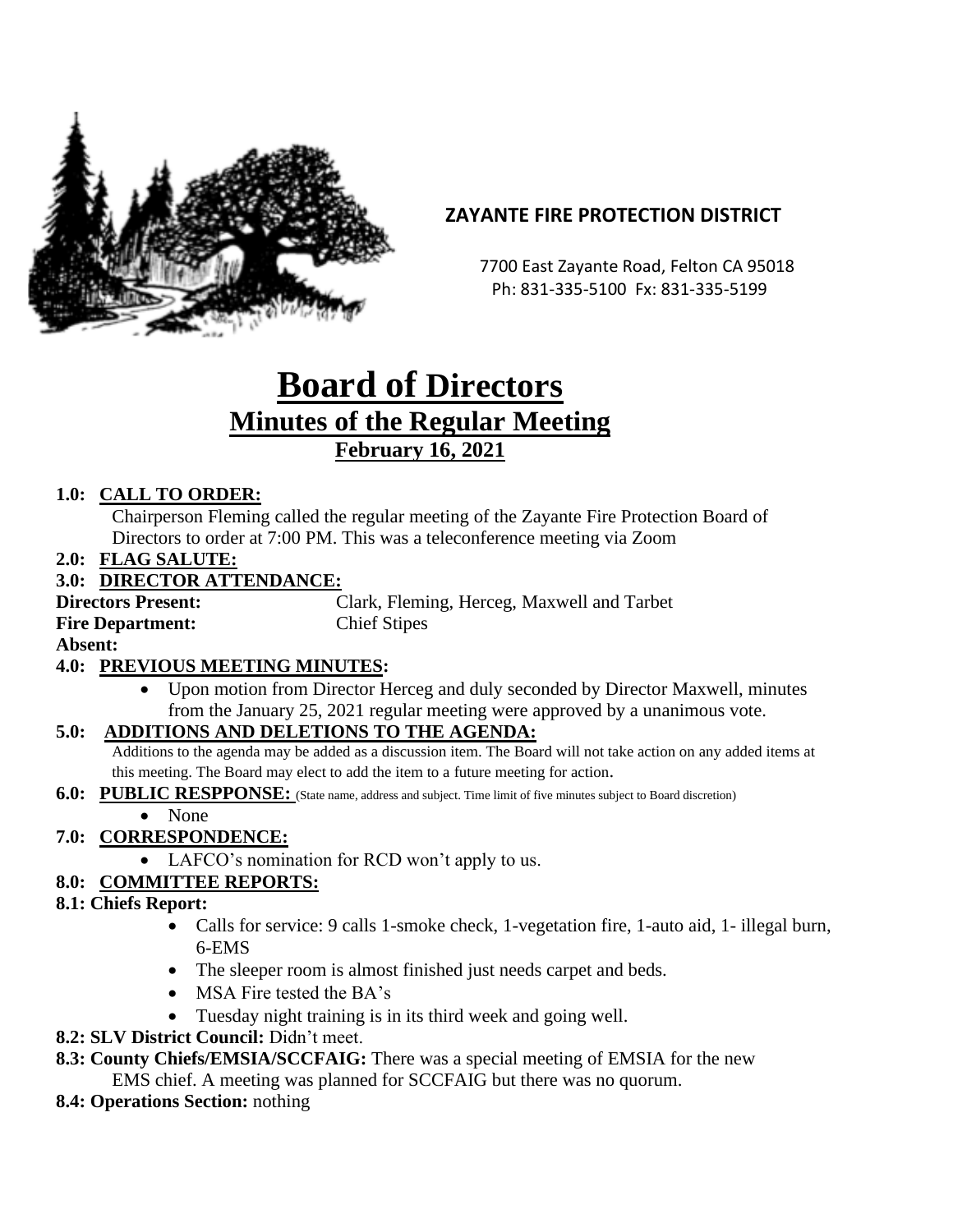#### **8.5: Training Section:** canceled

#### **9.0: OLD BUSINESS:**

**9.1: Covid-19:** Things are doing better. Everyone has had their second shot except one Firefighter, and he is waiting for his second.

**9.2:** Posting and policy 2400 and Lexipol policy 101. Discussion was held on what the board is looking for in a new Chief and what needs to be added to the job title. These items were requested to be added to the list.

1. Public and Minutes

- 2. Brown Act
- 3. AB1234 ethic training
- 4. Workers Comp
- 5. Communications
- 6. Board Training

This should be kept out so that it can be revisited.

**9.3: Action Item:** Upon motion by Director Clark and duly seconded by Director Tarbet the corrected version of Resolution 472-01-21 A resolution requesting the County of Santa Cruz act as the lead agency in pursuing various alternative emergency evacuation routes out of Lompico Canyon, was approved was approved by a unanimous vote.

**9.4:** Haven't had any new news on the FY 20 audit. Still working on it but it is slow due to Covid.

#### **10.0: NEW BUSINESS:**

- **10.1:** Fire Chiefs M.O.U. There was much discussion on the M.O.U and revising it. Chief Stipes will meet with Directors Fleming and Maxwell and they will bring their revisions back to the full board.
- Policy 4000 could stay the same if bullet point 3 is rewritten.
- There was discussion on Consolidation talks between S.L.V.W.D. and S.V.W.D.

#### **11.0: POLICY AND PLANNING:** (As necessary for the District to perform its function as required by law.)

#### **11.1: Goals for 2021 Chief and District**

• Most of the goals for 2020 were met and new ones need to be set for 2021. Does the Board have any new goals?

#### **12.0: OTHER BUSINESS:**

• All of the Directors had to file a 700 form electronically this last year. Please be sure to do the one for this year by April 1, 2021.

## **13.0: BUDGET AND BILLS:**

#### **13.1: Approval of Bills:**

- Upon motion by Director Tarbet and duly seconded by Director Herceg bills in the amount of \$5,623.74 were approved for payment by a unanimous vote.
- Upon motion by Director Herceg and duly seconded by Director Maxwell, bills in the amount of \$13,171.88 were approved for payment by a unanimous vote.
- Payroll: Director Fleming will stop by the station this week to approved payroll periods 2 and 3.
- Budget to actual through 6 months. We are halfway through the first 6 months of the year. Maintenance on the Mobil equipment is being done as well as several engines have gone in for service.

#### **14.0: PERSONNEL:**

• Our guys who are in the academy are doing great.